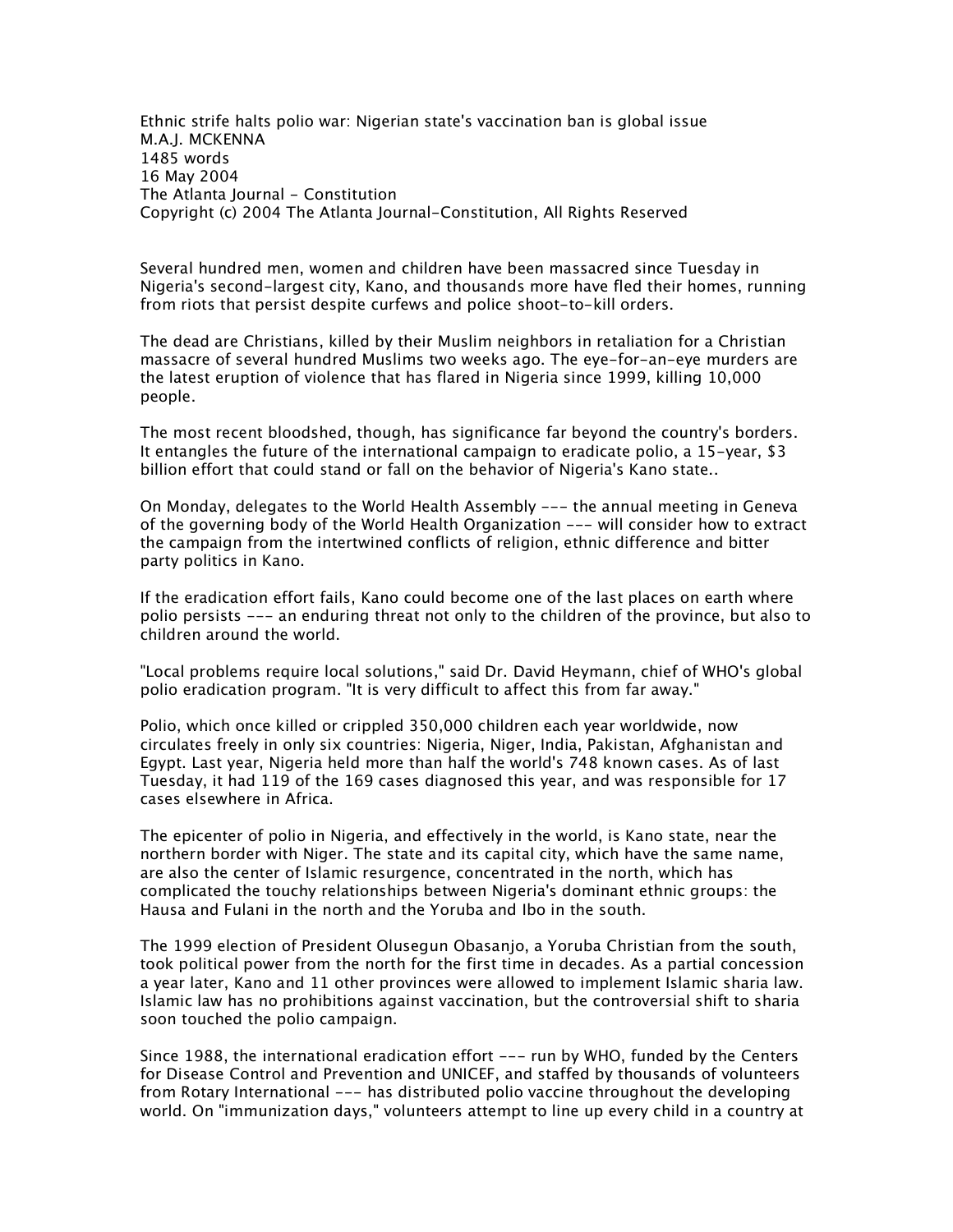*predetermined locations, dripping into each mouth two drops of oral polio vaccine. Immunization days always are followed by two to three days of house-to-house searching for children who did not line up.*

*Because the climate and the multiplicity of other diseases that affect poor children can undermine the vaccine's effectiveness, a child must be vaccinated against polio many times to become immune. And because vaccine events are massive organizational efforts, they cannot be held without local political cooperation. Last August, the governments of Kano, Zamfara and Niger states withdrew their approval. The Nigerian Supreme Council for Sharia Law, the governors said, had ruled the vaccine was deliberately contaminated with drugs to make Islamic children infertile, and with the HIV virus to kill them.*

## *Kano's stern position*

*There is no evidence the vaccine is contaminated. The eradication campaign and the Nigerian Ministry of Health have labored to prove it is not, allowing the vaccine to be tested by labs in South Africa, India and Indonesia.*

*"All the results have been that the polio vaccine is harmless," said Jonathan Majiyagbe, the president of Rotary International, who lived much of his life in Kano.*

*Nigeria's government has offered to buy fresh vaccine from Indonesia, a majority-Islamic nation.*

*In response, Zamfara and Niger states allowed vaccination to resume in April. Kano has not budged. But the polio virus has moved: Since autumn, cases have reappeared in nine additional African countries that stopped vaccinating after being declared polio-free up to 10 years ago. The new infections have been traced to Nigeria.*

*The most recently infected, Botswana --- which lies 3,000 miles south of Nigeria and*  was polio-free for 13 years --- last Monday launched an emergency campaign that will *vaccinate 200,000 children twice, at a cost of \$1.2 million.*

*Since the disease re-emerged in Botswana, international political pressure on Nigeria, and especially on Kano state, is increasing.*

*"Importations such as this will continue to happen until polio is eradicated everywhere," Majiyagbe said. "Even the Organization of the Islamic Conference [an alliance of 57 Islamic countries] has come out to say that immunization must continue and has provided funds."*

*But observers of Nigerian politics suggest that attempts to persuade Kano to vaccinate are headed for failure, because the vaccine is not the point, but is instead a proxy for deeper political disputes.*

*"Throughout post-colonial history, elites from the north dominated the politics of Nigeria," said Jean-Germain Gros, an associate professor at the University of Missouri at St. Louis. "Now there is a perception that the northerners have lost power. Since the Obasanjo government came out in favor of the polio campaign, the northern elites feel they have to come out against it."*

*The polio program has suffered from its association with America and thus the war with Irag. "People ask, 'If the United States is so concerned about children, then why did they kill so many children bombing Iraq?' " said Sakah Saidu Mahmud, a specialist on Nigerian*